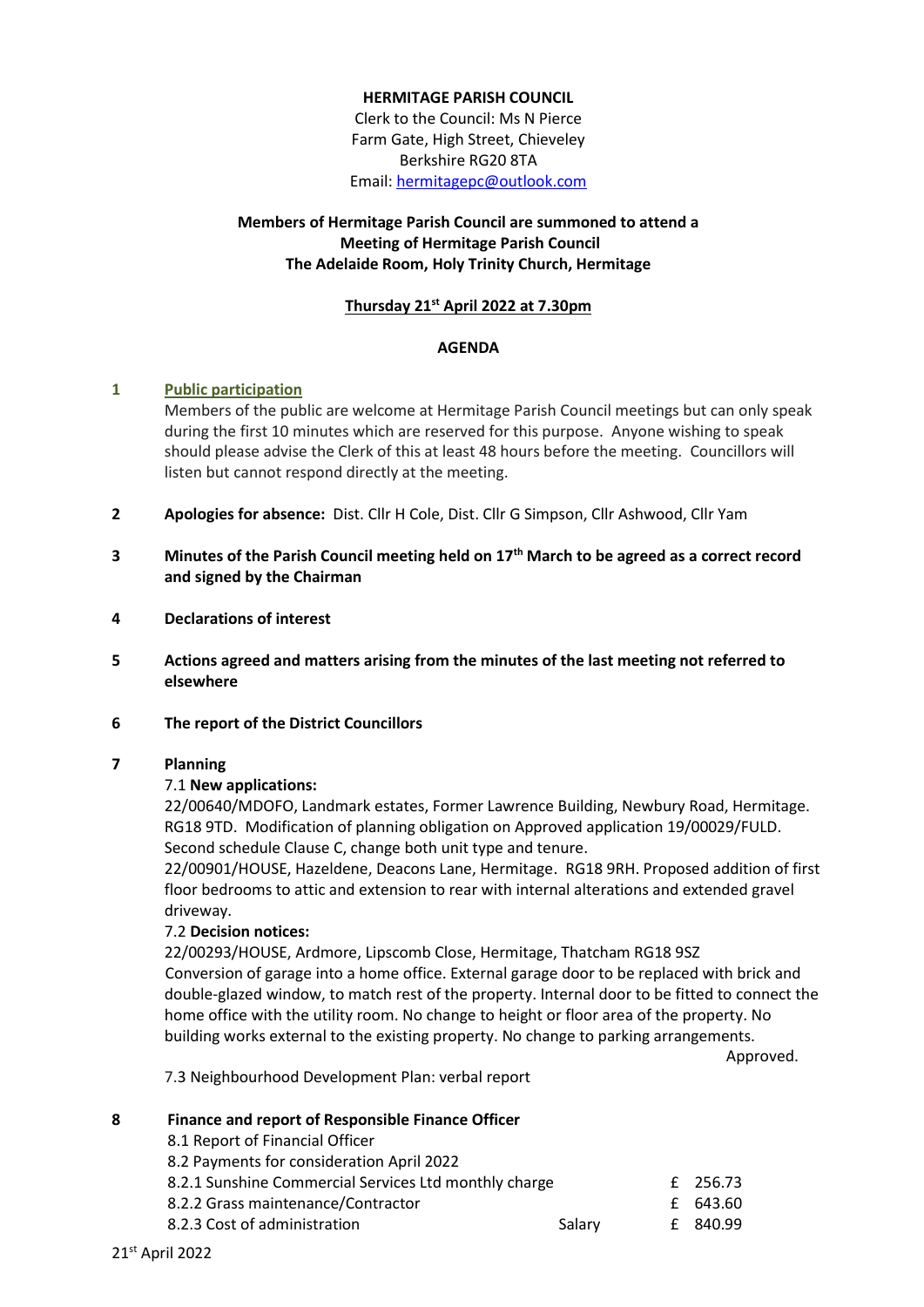| 8.2.4 Data Protection fee - Reminder to renew ICO:00019508173           | f  | 40.00     |
|-------------------------------------------------------------------------|----|-----------|
| 8.2.5 Grant - Village Hall                                              |    | £1,500.00 |
| 8.2.6 Grant - Preschool                                                 |    | £ 919.45  |
| 8.2.7 Grant - Horticultural Society                                     | £  | 250.00    |
| 8.2.8 Grant - Holy Trinity Church                                       | f. | 500.00    |
| 8.2.9 APA caterer                                                       | £  | 500.00    |
| 8.2.10 Autela Payroll services                                          | £  | 65.52     |
| 8.2.11 Navigus Planning                                                 | £  | 675.00    |
| 8.2.12 West Berkshire Council, annual recharge                          |    | £ 370.52  |
| 8.2.13 Triangle Management Ltd                                          | £  | 250.80    |
| 8.2.14 Hermitage Village Hall, APA room hire                            | £  | 70.50     |
| 8.2.15 David Brown, meeting mileage                                     |    | £ 5.40    |
| Total                                                                   |    | £6,888.51 |
| 8.3 Direct Debits previously approved:                                  |    |           |
| 1&1 Ionas (web site) monthly payment                                    |    | £ 5.99    |
| NEST monthly/backdated payment                                          |    | £403.62   |
| 8.4 Receipts for consideration April 2022 - Metro Bank interest £148.43 |    |           |
| 8.5 PWLB balance on 31 March 2022                                       |    |           |
| 8.6 CIL: to agree to proposal                                           |    |           |
|                                                                         |    |           |

8.7 FWP report

# **9 Burial ground**: verbal report

#### **10 Highways**

10.1 Speeding: verbal update

# **11 Environment**

Council to receive verbal reports or updates on the following: 11.1 Playgrounds 11.1.1 Councillor inspection reports 11.2 Furze Hill 11.2.1 Recreation Ground 11.2.2 CAFC shed request 11.2.3 Local wildlife site 11.3 Other open spaces: Dines Way, Lipscomb Close, Charlotte Close

#### **12 Other matters**

Council to receive verbal reports or updates on the following: 12.1 Village Hall 12.1.1 Village Hall car parking 12.2 Defibrillator checks 12.3 APA 12.4 Platinum Jubilee celebrations 12.5 Bus shelter: to agree to installation

## **13 Correspondence received since the last meeting not referred to elsewhere**

West Berkshire Council: Week note 18 March 2022 News this spring from the Ridgeway National Trail West Berkshire's motion to support the Ukrainian Crisis Survey: Separate Food Waste Collections Service West Berkshire Council: West Berkshire Council needs your opinion about the upcoming separate food waste collections service Police & Crime Bulletin - Mar '22 - Safer Streets, Road Safety & more… New features coming to Newbury Lido